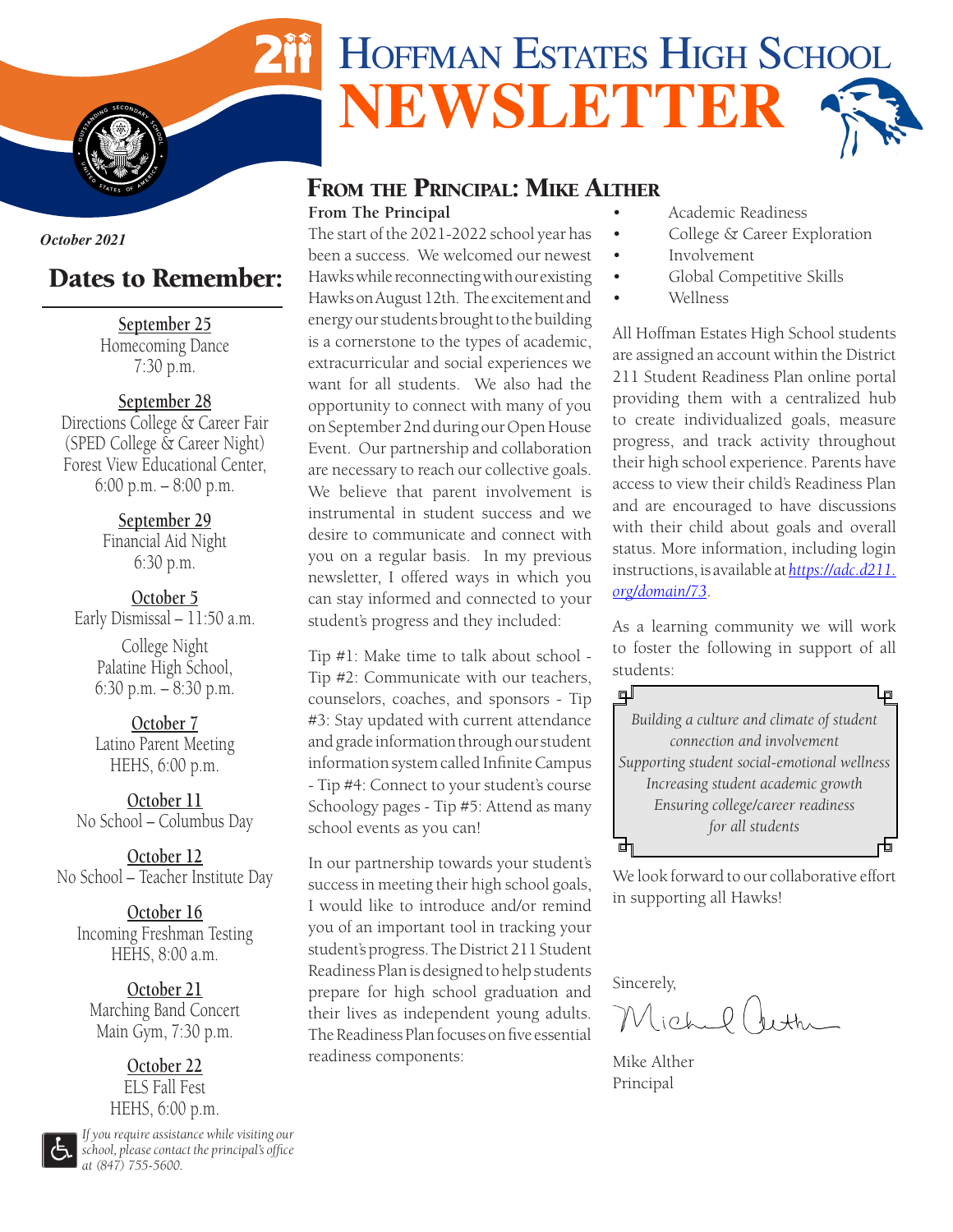**October 23** Cupcakes with Friends 11:00 a.m. – 2:00 p.m.

**October 26** Student Late Start – 8:50 a.m.

**October 28** Community Halloween Event HEHS, 4:30 p.m. – 6:00 p.m.

### **GENERAL INFORMATION: ERIKA'S LIGHTHOUSE**

Throughout the year, the Hoffman Estates Student Services and Wellness Departments will be promoting mental health awareness through Erika's Lighthouse programming. The month of September is Suicide Awareness and Prevention month. There will be several activities and that promote messages of hope and provide students with access to resources to find help with mental health.

### **COMMUNITY CONNECTIONS: HAWKS NEST**

The Hawks' Nest is a resource available to Hoffman students and families that are in need. The Hawks' Nest has received donations of food, hygiene products, household products, clothing, as well as monetary donations and school related supplies. The Hawks' Nest also serves as a food pantry, and families in need are welcome to access the food pantry at Hoffman Estates High School. All referrals remain confidential. For more information or to make a donation, please contact Jennifer Nieft, Andres Acosta, or Maggie King, Social Workers, in the Student Services Department at (847) 755- 5630.

## **College and Career Updates: FAFSA Graduation Requirement:**

Beginning with the 2020-2021 school year, all Illinois public high school students must complete the Free Application for Federal Student Aid (FAFSA) or, as eligible, the Alternative Application for Illinois Financial Aid, as a prerequisite to earn a high school diploma. The FAFSA application window opens annual on October 1st for the graduating class. To support the Class of 2022 and their parents in completing the FAFSA, Hoffman Estates High School will host an informational session on Wednesday, September 29 at 6:30 p.m.

### **General Information: FreshMentors & Foundations:**

FreshMentors are junior and senior students who are responsible individuals identified as having leadership skills, effective communication skills, and a commitment to helping others. The goal of this program is to provide support and structure to freshmen throughout their first year of high school. Our FreshMentors also serve as mentors to freshmen within the Freshmen Foundation classes. The FreshMentors work with their freshmen to help them acclimate to life at HEHS, get involved at school and encourage them to practice good study habits. FreshMentors also participate in new student/transfer student orientation events, Parent Open House, 8th Grade Parent Night and Bridging the Gap.

## **Freshmen Kick-Off:**

The 14th annual Freshmen Kick-Off was held at HEHS on Friday, August 6th. Approximately 200 freshmen attended the Kick-Off. Freshmen students located their classes and navigated the building as they would on the first day of school with guided tours. M&P Presentations spoke in the main gym about how to make the most of high school by stepping out of one's comfort zone and getting involved in school. Our parent organization, Hoffman Estates Loyal Partners (H.E.L.P.), also hosted two parent kick-off sessions on Thursday, August 5th and Friday, August 6th. This allowed current parents to share their experiences as to what it is like to be a high school parent with parents of the Class of 2025.

## **Latino Parent Meetings**

### **October 7th at 6:00 p.m.**

Academic Refusal: A social worker will help students and parents understand the underlying causes of adolescent school refusal as a result of the COVID-19 pandemic. Through testimonials of students, parents, and educators, the social worker will help identify solutions that will benefit all attendees.

### **November 4th at 6:00 p.m.**

Career/College Fair: Are you interested in exploring careers, college majors, or fouryear colleges? Please attend this evening program to speak with Harper College and local four-year university representatives. In addition, Mrs. Paula Waterman – the HEHS Career Advisor – will provide information on career treks, apprenticeships, and summer internship opportunities.

### **December 2nd at 6:00 p.m.**

Emotional Wellness: Depression and Anxiety in Adolescents: As a result of the COVID-19 pandemic, there has been a rise in adolescents who suffer from anxiety and depression. A mental health professional will help attendees identify signs and symptoms, coping strategies, and provide a list of resources in the community.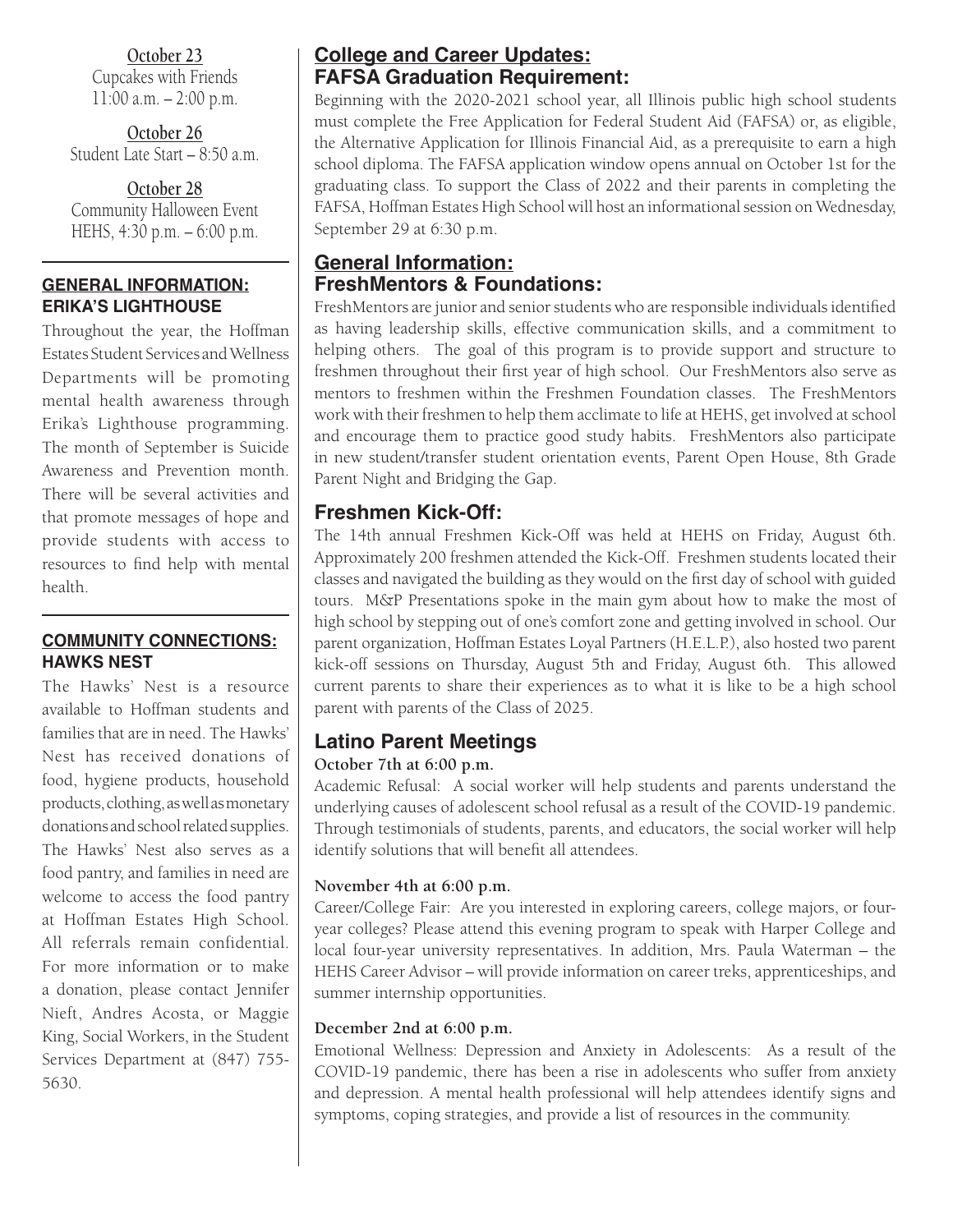# *MARK YOUR CALENDARS…*

## **Directions College & Career Fair**

*(Special Education College and Career Night)* **Financial Aid Night**  Forest View Education Center and Mednesday, September 29 Tuesday, September 28 6:30 p.m. @ HEHS 6:00 - 8:00 p.m.

## **D211 College Night**

*(student early dismissal; 11:50 a.m.)* **Latino Parent Meeting** Palatine High School Thursday, October 7 Tuesday, October 5 6:00 p.m. @ HEHS 6:30 - 8:30 p.m.

## **Parent-Principal Advisory Board Fig. 3. Marching Band Concert**

Wednesday, October 20 Thursday, October 21 6:30 p.m. @ HEHS 7:30 p.m. @ HEHS

## **Teacher Institute Day Incoming Freshman Testing**

Tuesday, October 12 Saturday, October 16 No Classes 8:00 a.m. @ HEHS

**Cupcakes with Friends**<br> **ELS Fall Fest**<br> **Exident October 23** Friday, October 22<br>6:00 p.m. @ HEHS **Friday, October 25** 11:00 a.m. - 2:00 p.m. @ HEHS **Friday, October 25** 

**Community Halloween Event**<br>
October 26 Thursday, October 28<br>
8:50 a.m. \*This will be an outside event only

### **Fall Sports Awards Night**

Tuesday, November 2 7:00 p.m. @ HEHS